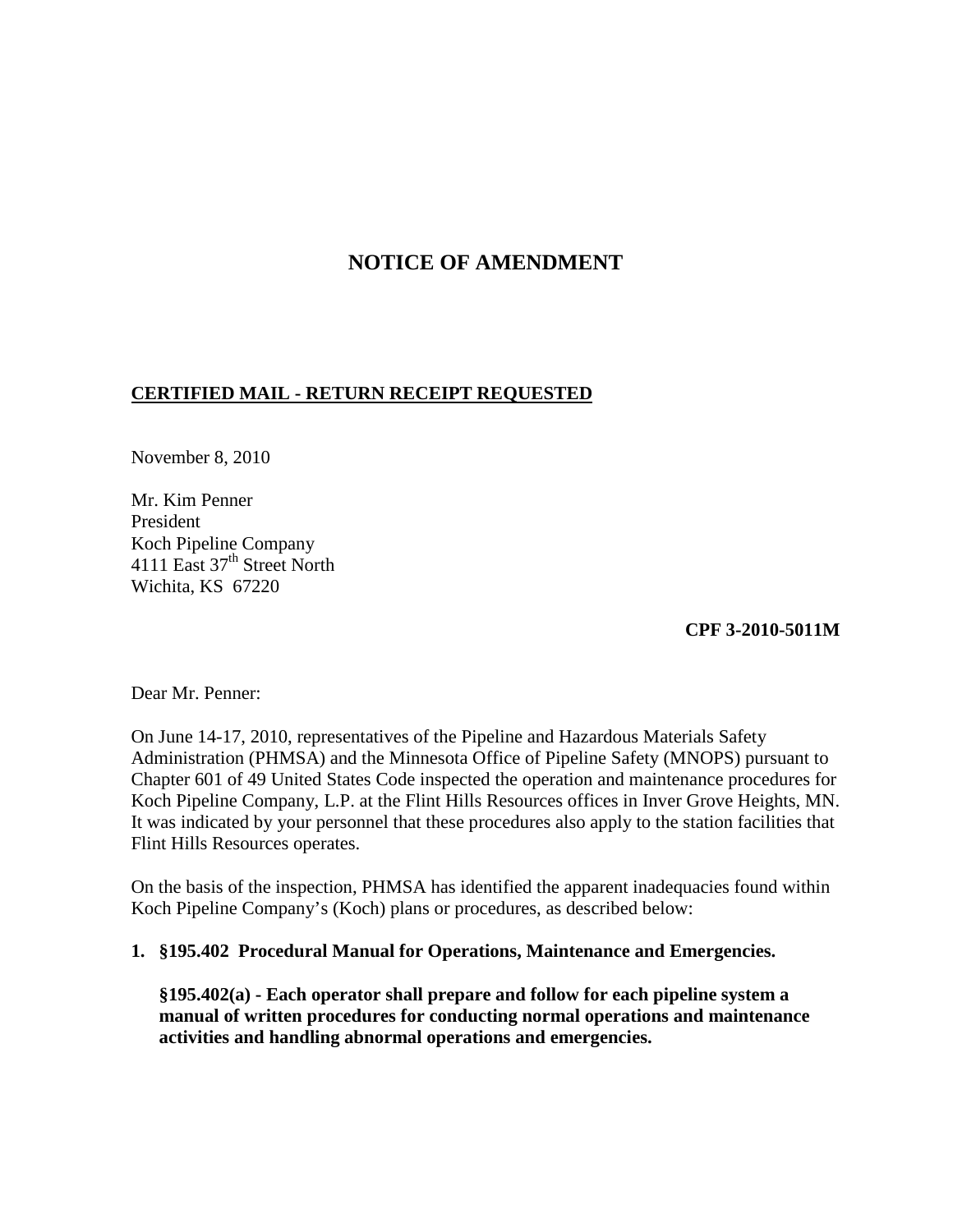**§195.402(c) - The manual required by paragraph (a) of this section must include procedures for the following to provide safety during maintenance and normal operations:**

# **(2) Gathering of data needed for reporting accidents under Subpart B of this part in a timely and effective manner.**

Procedure must reference the Safety Related Condition form utilized by the company to meet this requirement. The procedure also needs to be updated to reflect the new PHMSA HQ address on page 2-3 to send the written reports. The address in the manual is the old address.

### **2. §195.402 (see above)**

**§195.402(c) indicates that the manual required by paragraph (a) of this section must include procedures for the following to provide safety during maintenance and normal operations:**

**(3) Operating, maintaining, and repairing the pipeline system in accordance with each of the requirements of this subpart and subpart H of this part.**

**§195.422(b) requires that no operator may use any pipe, valve, or fitting, for replacement in repairing pipeline facilities, unless it is designed and constructed as required by this part.**

When making repairs, the construction requirements for welding shall be followed; therefore, the procedure must be modified to ensure that the proper temperatures are utilized when re-baking low hydrogen rods and storing low hydrogen rods. Current temperatures in the procedures are too low according to manufacturer's specifications.

#### **3. §195.402 (see above)**

**§195.310(a) & (b)(1)-(10) Records – A record must be made of each pressure test required by this subpart, and the record of the latest test must be retained as long as the facility tested is in use.**

- **(b) The record required by paragraph (a) of this section must include:**
	- **(1) The pressure recording charts;**
	- **(2) Test instrument calibration data;**
	- **(3) The name of the operator, the name of the person responsible for making**
	- **the test, and the name of the test company used, if any;**
	- **(4) The date and time of the test;**
	- **(5) The minimum test pressure;**
	- **(6) The test medium;**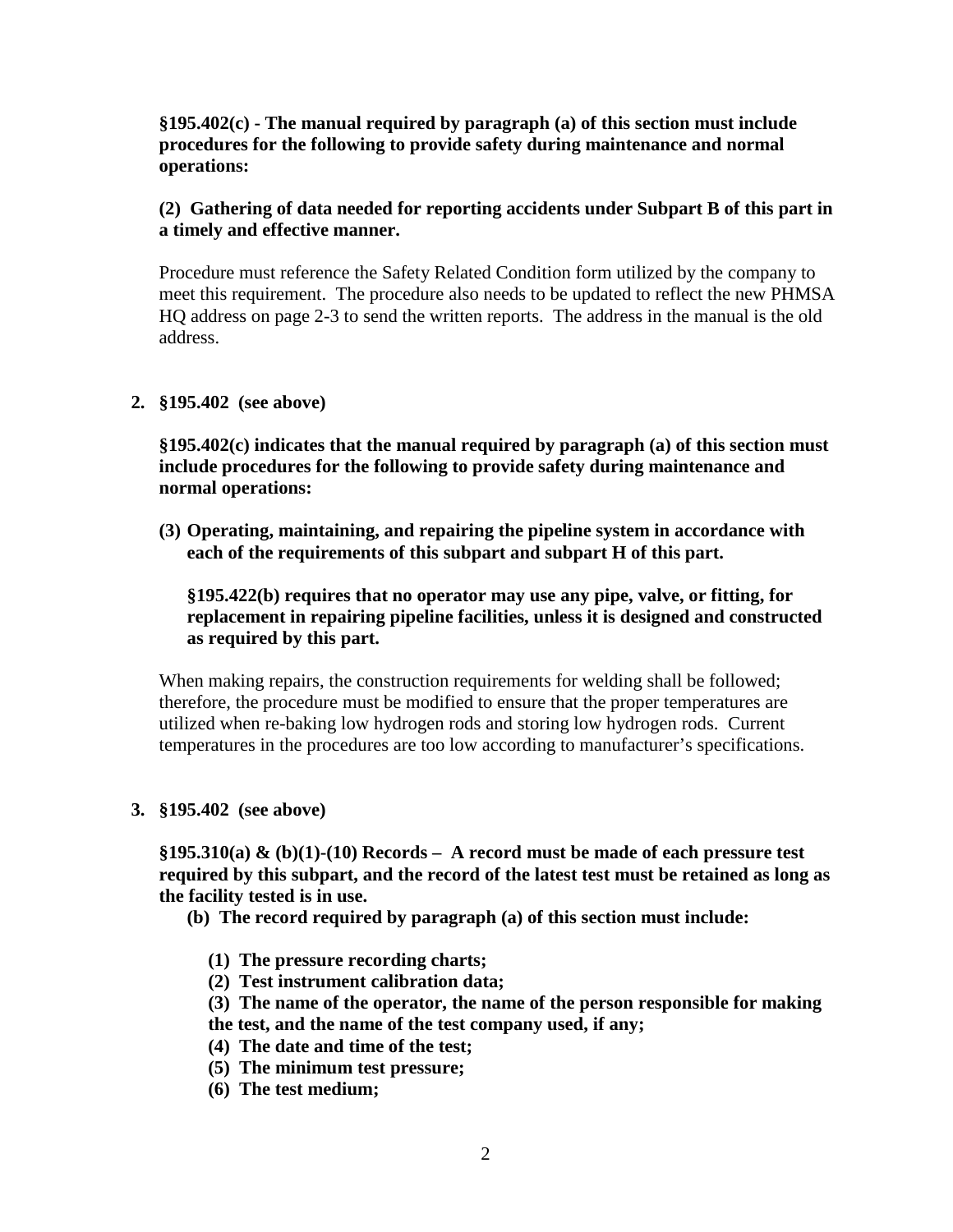**(7) A description of the facility tested and the test apparatus; (8) An explanation of any pressure discontinuities, including test failures, that appear on the pressure recording charts; and, (9) Where elevation differences in the section under test exceed 100 feet (30** 

**meters), a profile of the pipeline that shows the elevation and test sites over the entire length of the test section.**

**(10) Temperature of the test medium or pipe during the test period**

The procedure must include what records need to be kept after a pressure test and how long those records must be kept. Koch utilizes the form (040.120) for pressure testing documentation which details what is required. This form must be referenced from the procedure.

### **4. 195.402 Procedural Manual for Operations, Maintenance and Emergencies.**

**§195.402(a) requires that each operator shall prepare and follow for each pipeline system a manual of written procedures for conducting normal operations and maintenance activities and handling abnormal operations and emergencies.**

**(c) Maintenance and normal operations. The manual required by paragraph (a) of this section must include procedures for the following to provide safety during maintenance and normal operations:**

### **(1) Making construction records, maps, and operating history available as necessary for safe operation and maintenance.**

In the Manual, Page 3-3, the procedure needs to be modified to include that construction records, maps, and operating history will be made available as necessary to operating personnel.

### **5. §195.402 Procedural Manual for Operations, Maintenance and Emergencies.**

**§195.402(a) requires that each operator shall prepare and follow for each pipeline system a manual of written procedures for conducting normal operations and maintenance activities and handling abnormal operations and emergencies.**

**(c) Maintenance and normal operations. The manual required by paragraph (a) of this section must include procedures for the following to provide safety during maintenance and normal operations:**

#### **(5) Analyzing pipeline accidents to determine their causes.**

In the procedures on Page 3-2 and in KPL G 220-170, it indicates that all accidents that meet part 195.50, will be investigated. By specifying only 195.50, this will exempt those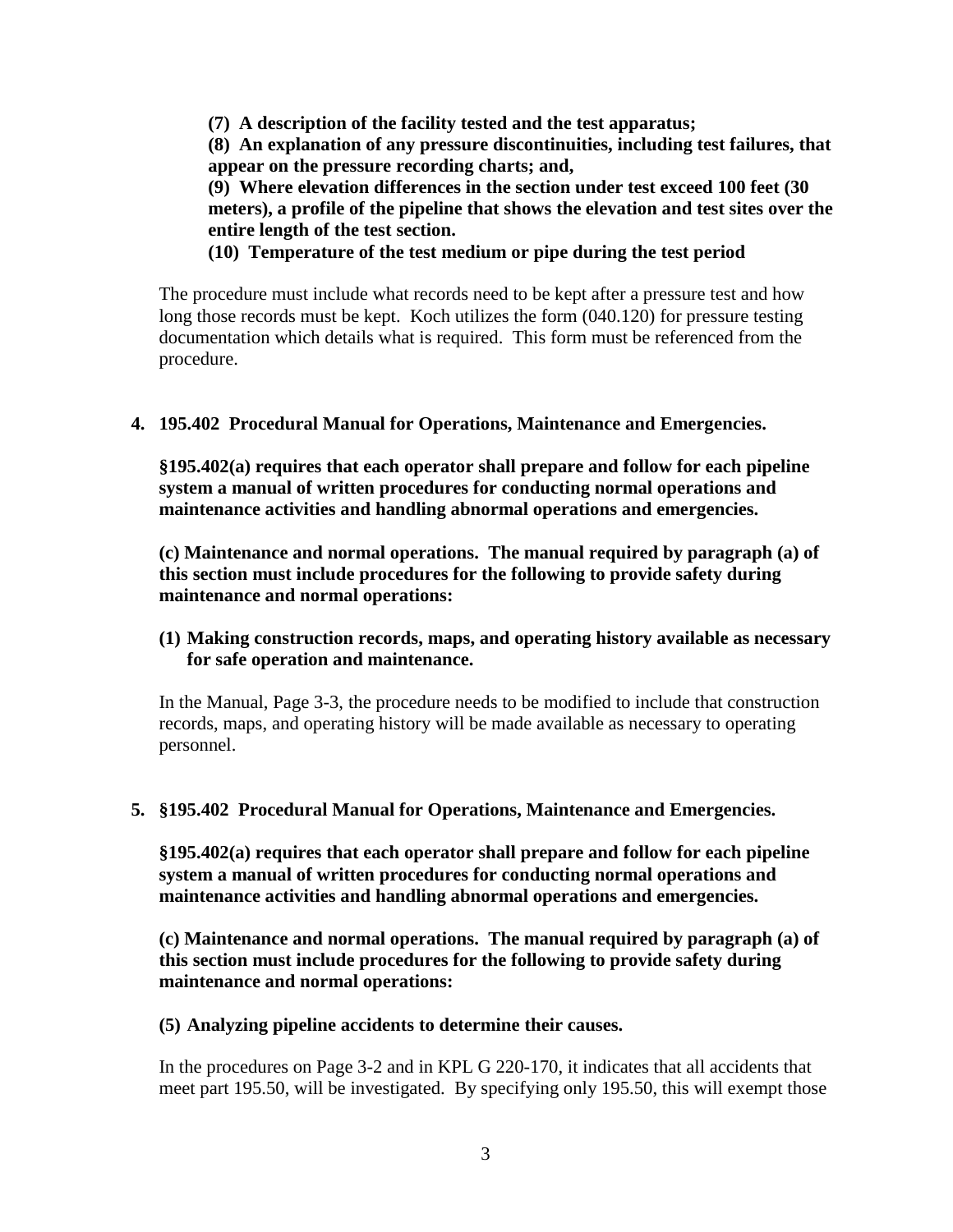accidents that are significant, but do not meet the reporting requirements. This should be change to ensure that all significant incidents will be investigated.

### **6. §195.402 (See above)**

**(c) Maintenance and normal operations. The manual required by paragraph (a) of this section must include procedures for the following to provide safety during maintenance and normal operations:**

# **(11) Minimizing the likelihood of accidental ignition of vapors in areas near facilities identified under paragraph (c)(4) of this section where the potential exists for the presence of flammable liquids or gases.**

The procedure should be expanded to reference all the actions that are done to meet this requirement. Current procedure indicates the requirement is met by signage, facility inspections, station walk through, and security of facilities. However, your personnel indicated that they were numerous other actions taken that were not described in the procedure.

### **7. §195.402 (See above)**

**(c) Maintenance and normal operations. The manual required by paragraph (a) of this section must include procedures for the following to provide safety during maintenance and normal operations:**

### **(13) Periodically reviewing the work done by operator to determine the effectiveness of the procedures used in normal operation and maintenance and taking corrective action where deficiencies are found.**

The procedure in Section 3.2, page 3-13 should specifically reference what is done to meet this requirement, and indicate how this is documented. Your personnel verbally indicated all the actions taken to meet this requirement, but the procedure in the manual re-stated the code without sufficient specifics regarding the actions taken to meet the requirement.

### **8. §195.402(See above)**

**(d) Abnormal operation. The manual required by paragraph (a) of this section must include procedures for the following to provide safety when operating design limits have been exceeded;**

**(2) Checking variations from normal operation after abnormal operation has ended at sufficient critical locations in the system to determine continued integrity and safe operation.**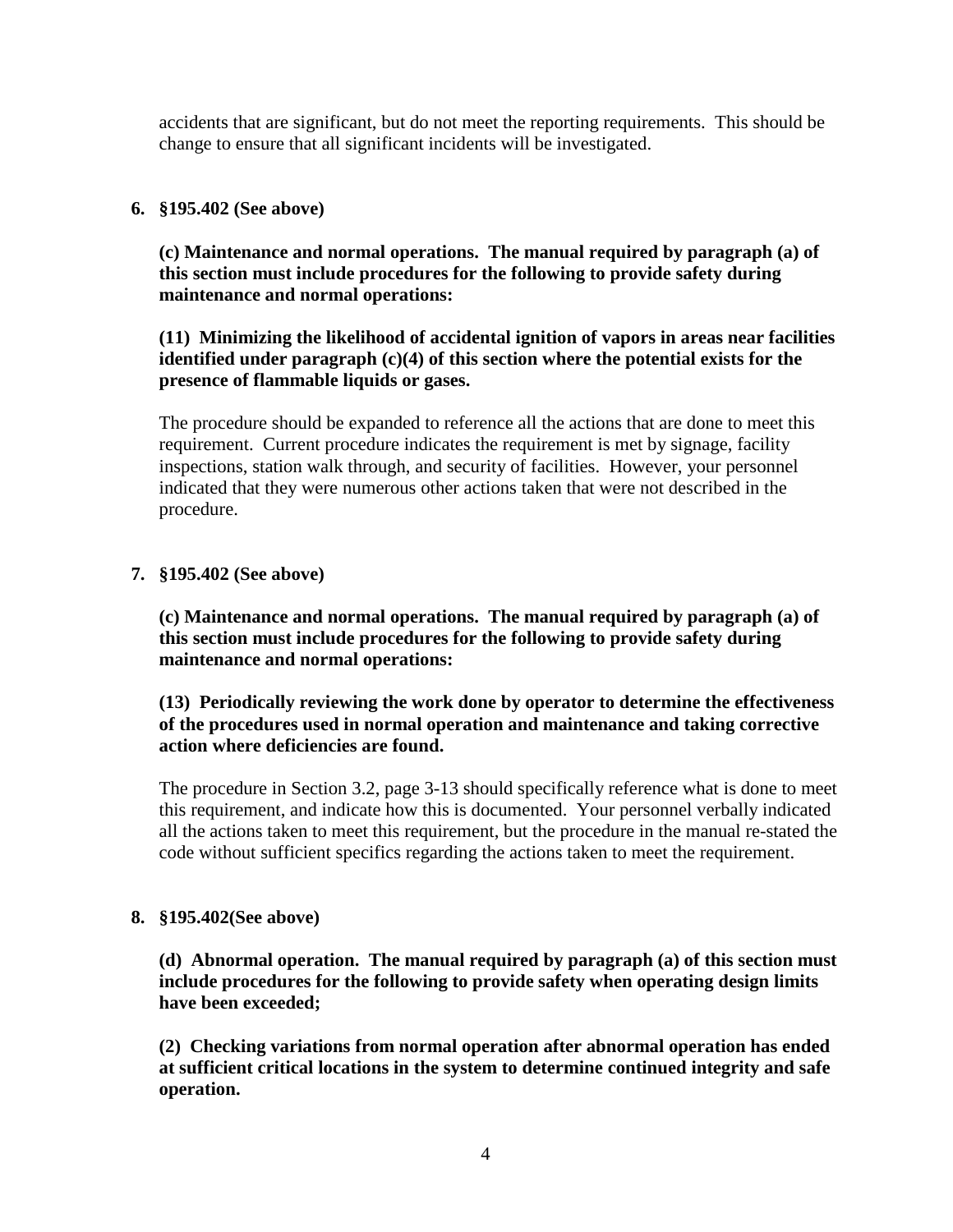The procedure must be expanded to indicate that the entire line will be checked at sufficient critical locations to determine integrity and safe operations. Current procedures indicate that personnel will staff the pump stations only.

### **9. §195.402(See above)**

**(d) Abnormal operation. The manual required by paragraph (a) of this section must include procedures for the following to provide safety when operating design limits have been exceeded;**

### **(3) Correcting variations from normal operation of pressure and flow equipment and controls.**

The procedure on pages 4-2 and 4-6 should provide more guidance on determining why the abnormal operation occurred. It indicates that if it is determined that there is no leak, then restart the line. There is nothing in the procedure to determine why the variations occurred or to determine the root cause when needed.

### **10. §195.402(See above)**

**(d) Abnormal operation. The manual required by paragraph (a) of this section must include procedures for the following to provide safety when operating design limits have been exceeded;**

### **(4) Notifying responsible operator personnel when notice of an abnormal operation is received.**

In the tank filling procedure, no guidance is provided to safely perform this operation when a tank level gauge fails. The procedure only requires personnel to be there before and after the receipt of the product. It does not indicate that they should be present during the filling operation.

### **11. §195.402(See above)**

**(d) Abnormal operation. The manual required by paragraph (a) of this section must include procedures for the following to provide safety when operating design limits have been exceeded;**

**(5) Periodically reviewing the response of operator personnel to determine the effectiveness of the procedures controlling abnormal operation and taking corrective action where deficiencies are found.**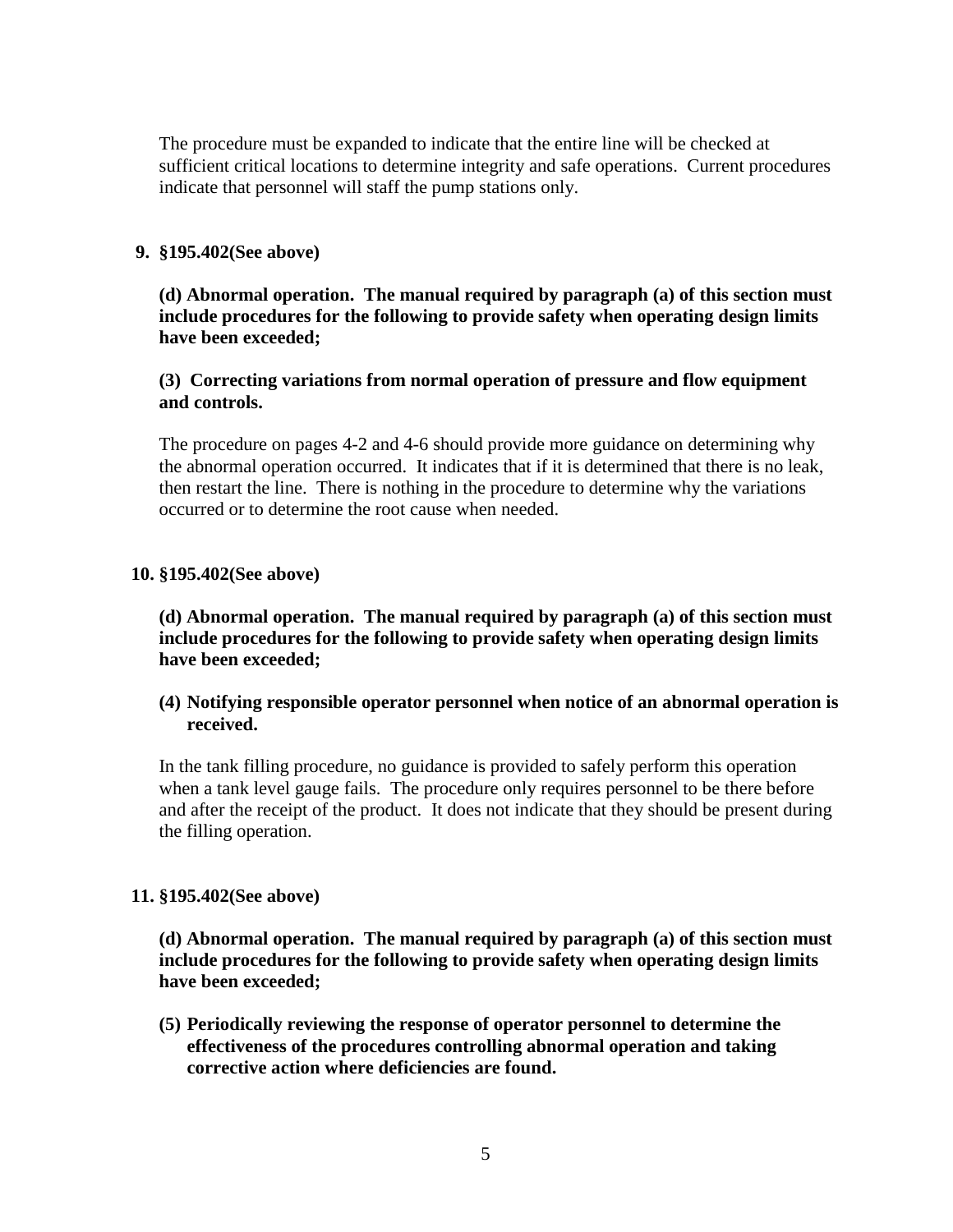The procedure to periodically review must be expanded to fully describe all actions taken to meet the requirement, and how it is to be documented.

# **12. §195.402(See above)**

**(e) Emergencies. The manual required by paragraph (a) of this section must include procedures for the following to provide safety when an emergency condition occurs;**

**(8) In the case of failure of a pipeline transporting a highly volatile liquid, use of appropriate instruments to assess the extent and coverage of the vapor cloud and determine the hazardous areas.**

The procedure to evaluate the extent and coverage of the vapor cloud and hazardous areas should fully reference other parts of the manual that readily identify actions taken. It should also indicate that appropriate instruments will be utilized to determine the extent and coverage of the vapor cloud.

### **13. §195.402(See above)**

### **§195.403(b)(1) Emergency response training**

**(b) At the intervals not exceeding 15 months, but at least once each calendar year, each operator shall:**

# **(1) Review with personnel their performance in meeting the objectives of the emergency response training program set forth in paragraph (a) of this section;**

The procedure on page 6-5 of the manual needs to include that the annual training will review personnel performance in meeting the objective of the emergency response program.

### **14. §195.402(See above)**

### **§195.404(a)(2) Maps and records**

**(a) Each operator shall maintain current maps and records of its pipeline systems that include at least the following information;**

**(2) All crossings of public roads, railroads, rivers, buried utilities, and foreign pipelines.**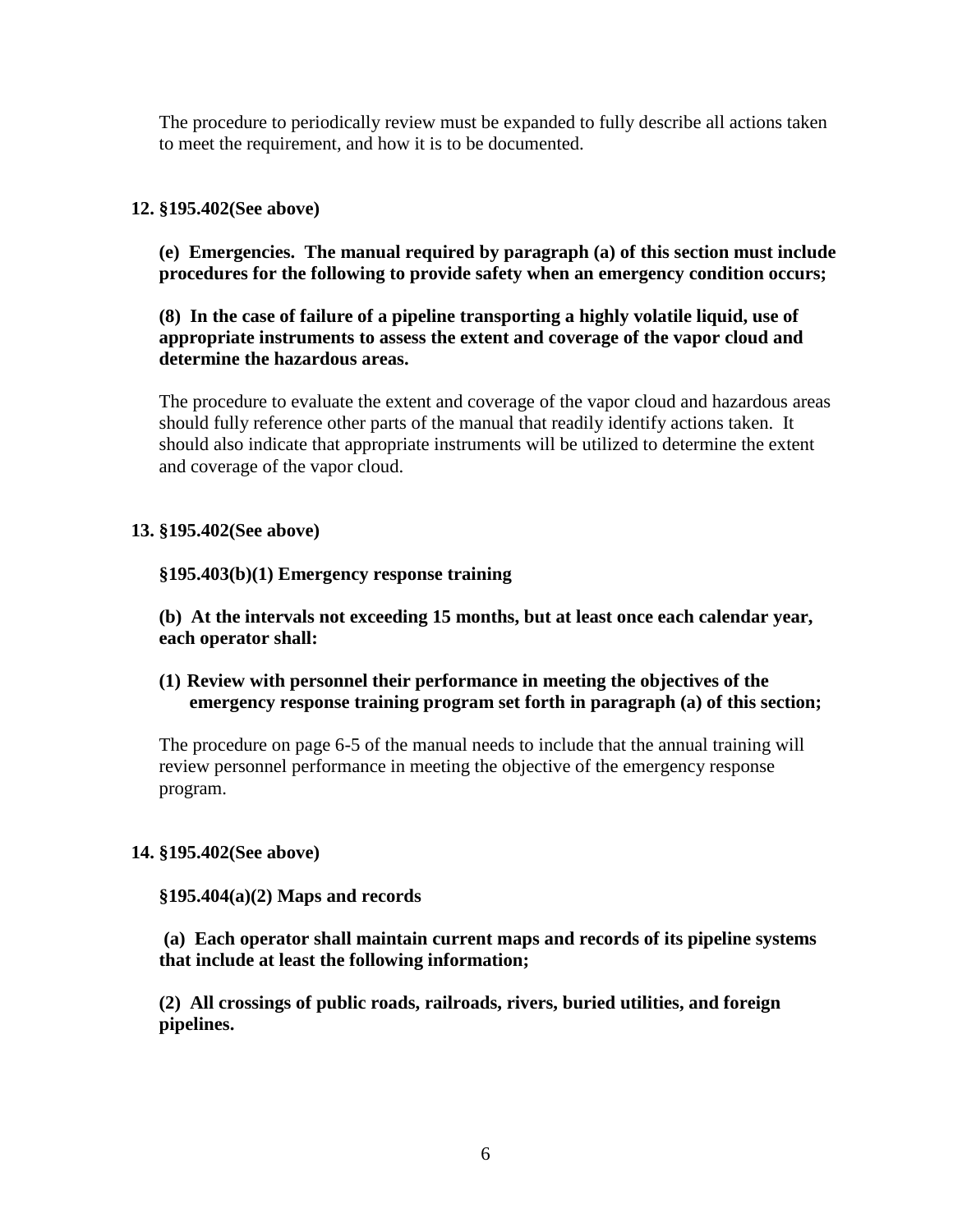The Manual covers this in Section 5, but the procedure should also state that the Inspection and Investigation (I&I) and other reports get forwarded to the mapping group to ensure that the new crossings get mapped per the mapping group's procedures.

### **15. §195.402(See above)**

**§195.412(b) - Inspection of rights-of-way and crossings under navigable waters.**

### **(b) Except for offshore pipelines, each operator shall, at intervals not exceeding 5 years, inspect each crossing under a navigable waterway to determine the condition of the crossing.**

The procedure on page 3-14 should include a reference to TG1601.193 – "Evaluation of Pipeline Crossings Under Waterways".

### **16. §195.402(See above)**

**§195.424 - Pipe movement.**

**(b) No operator may move any pipeline containing highly volatile liquids where materials in the line section involved are joined by welding unless-**

**(1) Movement when the pipeline does not contain highly volatile liquids is impractical;**

**(2) The procedures of the operator under §195.402 contain precautions to protect the public against the hazard in moving pipelines containing highly volatile liquids, including the use of warnings, where necessary, to evacuate the area close to the pipeline; and**

**(3) The pressure in that line section is reduced to the lower of the following:**

**(i) Fifty percent or less of the maximum operating pressure; or**

**(ii) The lowest practical level that will maintain the highly volatile liquid in a liquid state with continuous flow, but not less than 50 p.s.i. (345 kPa) gage above the vapor pressure of the commodity.**

The procedure in section 3.1 on page 3-5 should be clarified so that the paragraph regarding the HVL line movement will be done in addition to what is specified in the previous paragraph. As it reads now, the previous paragraph specifically indicates that certain criteria must be considered and completed if any pipe is to be moved; whereas, the paragraph regarding HVL line movement just indicates what pressure must be on the line. It should also note that the previous paragraph must also be considered when moving the HVL line.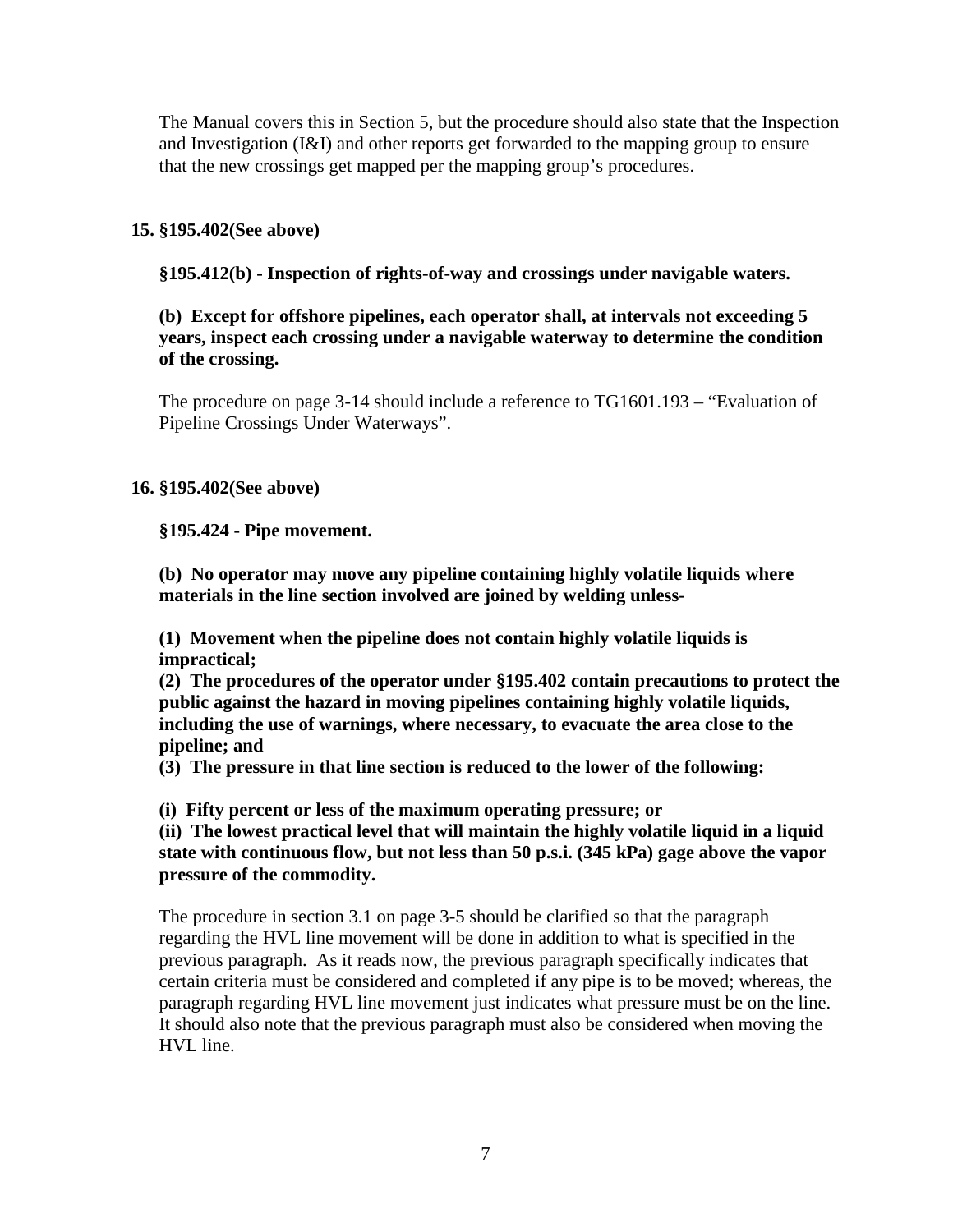#### **17. §195.402(See above)**

**§195.428(a) Overpressure safety devices and overfill protection systems**

**Each operator shall maintain adequate firefighting equipment at each pump station and breakout tank area. The equipment must be-**

**(a) Except as provided in paragraph (b) of this section, each operator shall, at intervals not exceeding 15 months, but at least once each calendar year, or in the case of pipelines used to carry highly volatile liquids, at intervals not to exceed 7½ months, but at least twice each calendar year, inspect and test each pressure limiting device, relief valve, pressure regulator, or other item of pressure control equipment to determine that it is functioning properly, is in good mechanical condition, and is adequate from the standpoint of capacity and reliability of operation for the service in which it is used.**

The procedure on page 3-11 should include a reference to Maximo for the location of the actual step by step procedure for inspecting the pressure relief valves and the control valves.

#### **18. §195.402(See above)**

### **§195.430 Firefighting equipment.**

**Each operator shall maintain adequate firefighting equipment at each pump station and breakout tank area. The equipment must be-**

- **(a) In proper operating condition at all times;**
- **(b) Plainly marked so that its identity as firefighting equipment is clear; and,**
- **(c) Located so that it is easily accessible during a fire.**

The procedure should be modified to reflect that fire extinguishers not working or in need of maintenance must be replaced or repaired.

#### **19. §195.402(See above)**

**§195.432(b) Breakout tanks.**

**(b)Each operator shall inspect the physical integrity of in-service atmospheric and low-pressure steel aboveground breakout tanks according to section 4 of API Standard 653. However, if structural conditions prevent access to the tank bottom, the bottom integrity may be assessed according to a plan included in the operations and maintenance manual under §195.402(c)(3).**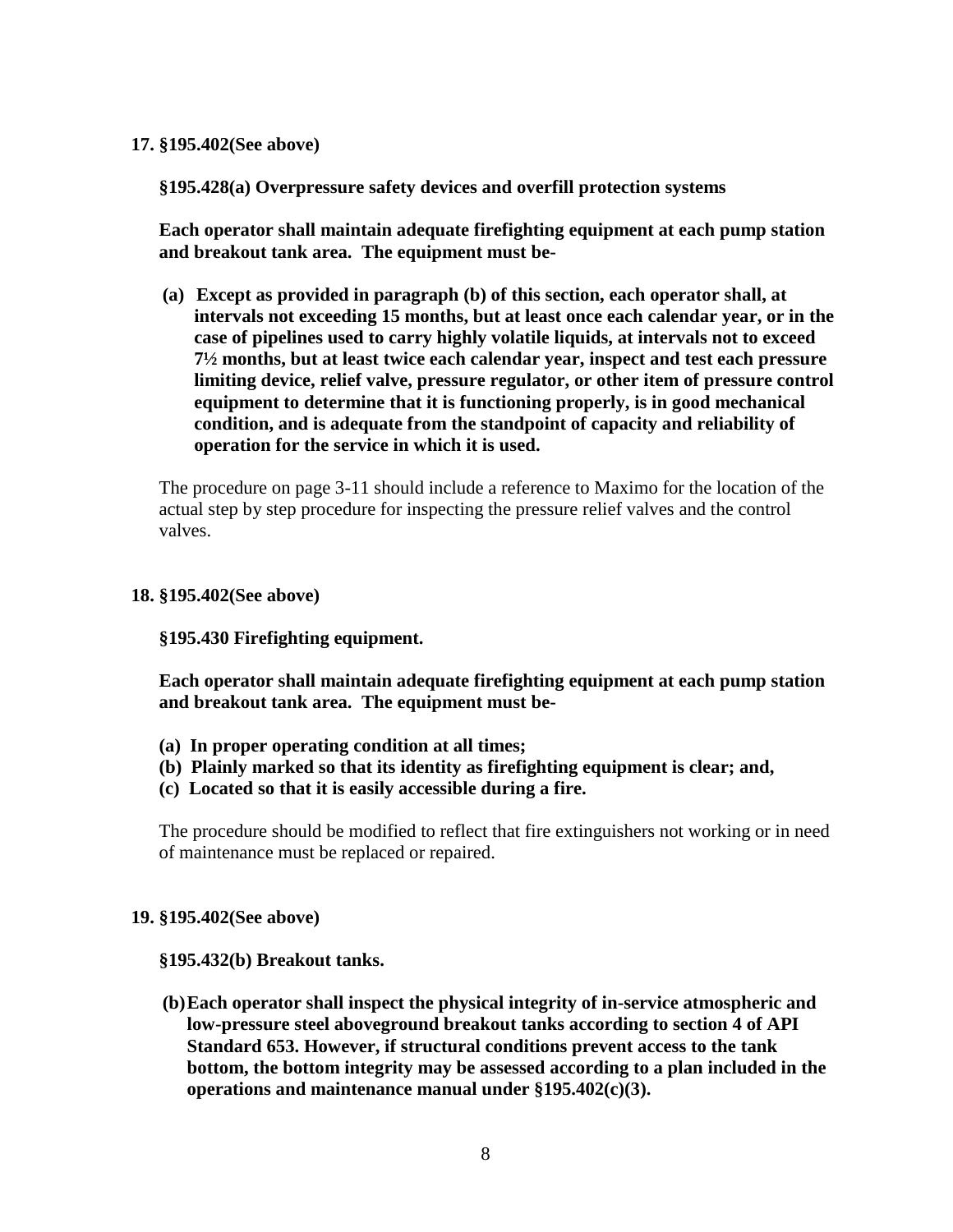The procedure on page 3-16 must be revised to include that external UT will be done every five years per API 653 Section 6.

### **20. §195.402(See above)**

# **§195.442(c)(5) Damage Prevention Program**

- **(c) The damage prevention program required by paragraph (a) of this section must, at a minimum:**
- **(5) Provide for temporary marking of buried pipelines in the area of excavation activity before, as far as practical, the activity begins.**

The procedure on page 5-7 should be modified to reflect that for abandoned lines in Minnesota, Koch personnel will identify those lines and they will be marked.

### **21. §195.402(See above)**

### **§195.442(c)(6) Damage Prevention Program**

### **(6) Provide as follows for inspection of pipelines that an operator has reason to believe could be damaged by excavation activities:**

**(ii) In the case of blasting, any inspection must include leakage surveys.**

The procedure should be expanded to provide more guidance as to the "leak survey" requirements after blasting has occurred near pipelines. The Standard 220.120 appears to be a suitable reference for this procedure.

### **22. §195.561 When must I inspect pipe coating used for external corrosion control?**

### **(a) You must inspect all external pipe coating required by Sec. 195.557 just prior to lowering the pipe into the ditch or submerging the pipe.**

The Procedure on page 3-22 should be revised to reference PRC 1601.198 Field-Applied External Pipeline Coat and include the same requirements that are specified for Texas.

### **23. §195.402(See above)**

### **§195.575 Which facilities must I electrically isolate and what inspections, tests, and safeguards are required?**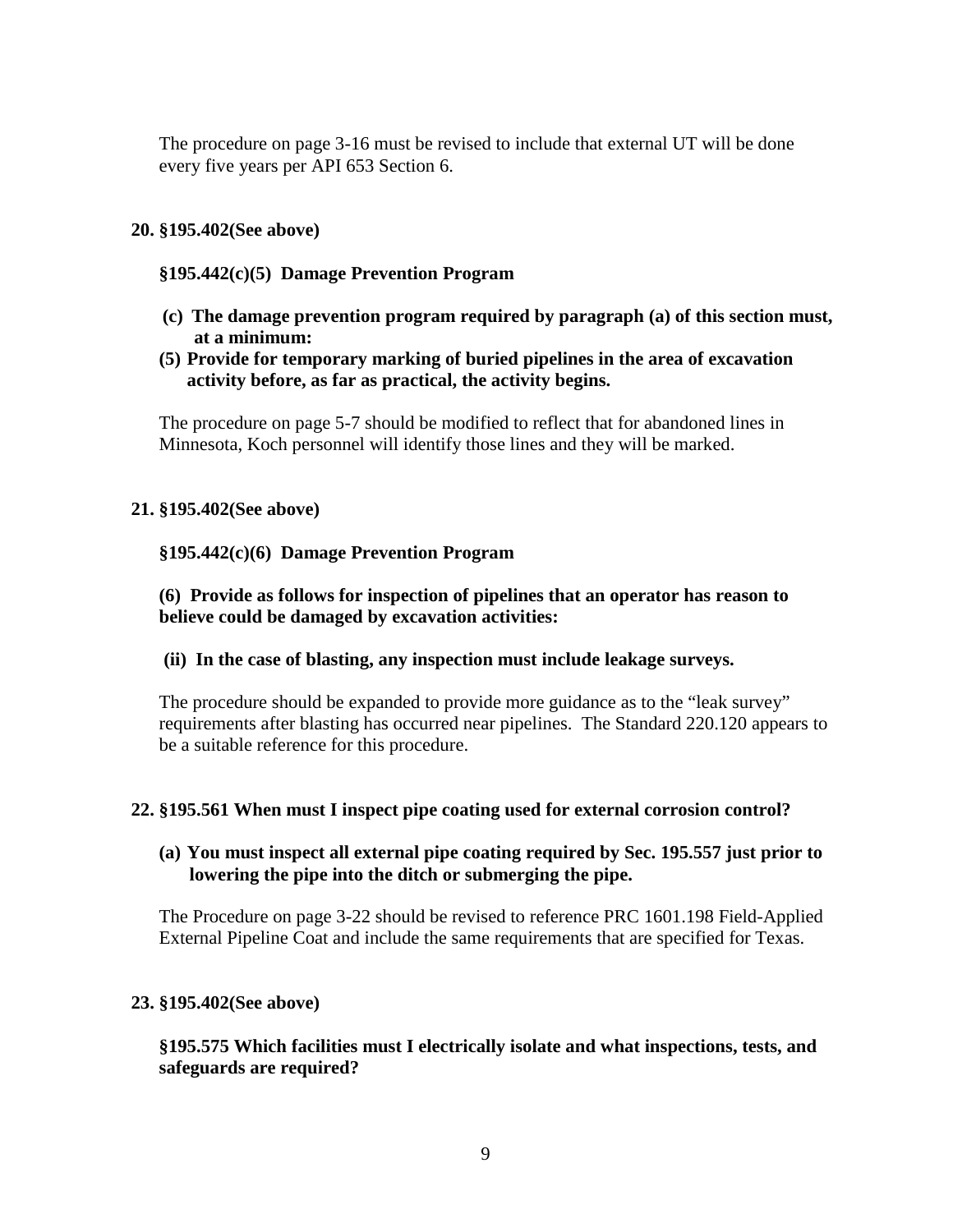**(a) You must electrically isolate each buried or submerged pipeline from other metallic structures, unless you electrically interconnect and cathodically protect the pipeline and the other structures as a single unit.**

The procedure on page 3-24 and TG 1603.206 – "Cathodic Protection Criteria and Requirements For Survey and Remedial Action" needs to be revised to ensure that all casings can be tested for electrical isolation.

### **24. §195.402(See above)**

**§195.581(c) Which pipelines must I protect against atmospheric corrosion and what coating material may I use?**

**(c) Except portions of pipelines in offshore splash zones or soil-to-air interfaces, you need not protect against atmospheric corrosion any pipeline for which you demonstrate by test, investigation, or experience appropriate to the environment of the pipeline that corrosion will-**

- **(1) Only be a light surface oxide; or**
- **(2) Not affect the safe operation of the pipeline before the next scheduled inspection.**

The procedures for addressing the soil to air interface and the Technical Guidance should be revised to provide additional guidance on the distance the above grade coating for soil/air interface locations should extend.

### **25. §195.402(See above)**

### **§195.583(c) What must I do to monitor atmospheric corrosion control?**

### **(c) If you find atmospheric corrosion during an inspection, you must provide protection against the corrosion as required by Sec. 195.581.**

The procedure for atmospheric corrosion should be revised to indicate the time frame for remedial actions.

#### Response to this Notice

This Notice is provided pursuant to 49 U.S.C. § 60108(a) and 49 C.F.R. § 190.237. Enclosed as part of this Notice is a document entitled *Response Options for Pipeline Operators in Compliance Proceedings*. Please refer to this document and note the response options. Be advised that all material you submit in response to this enforcement action is subject to being made publicly available. If you believe that any portion of your responsive material qualifies for confidential treatment under 5 U.S.C. 552(b), along with the complete original document you must provide a second copy of the document with the portions you believe qualify for